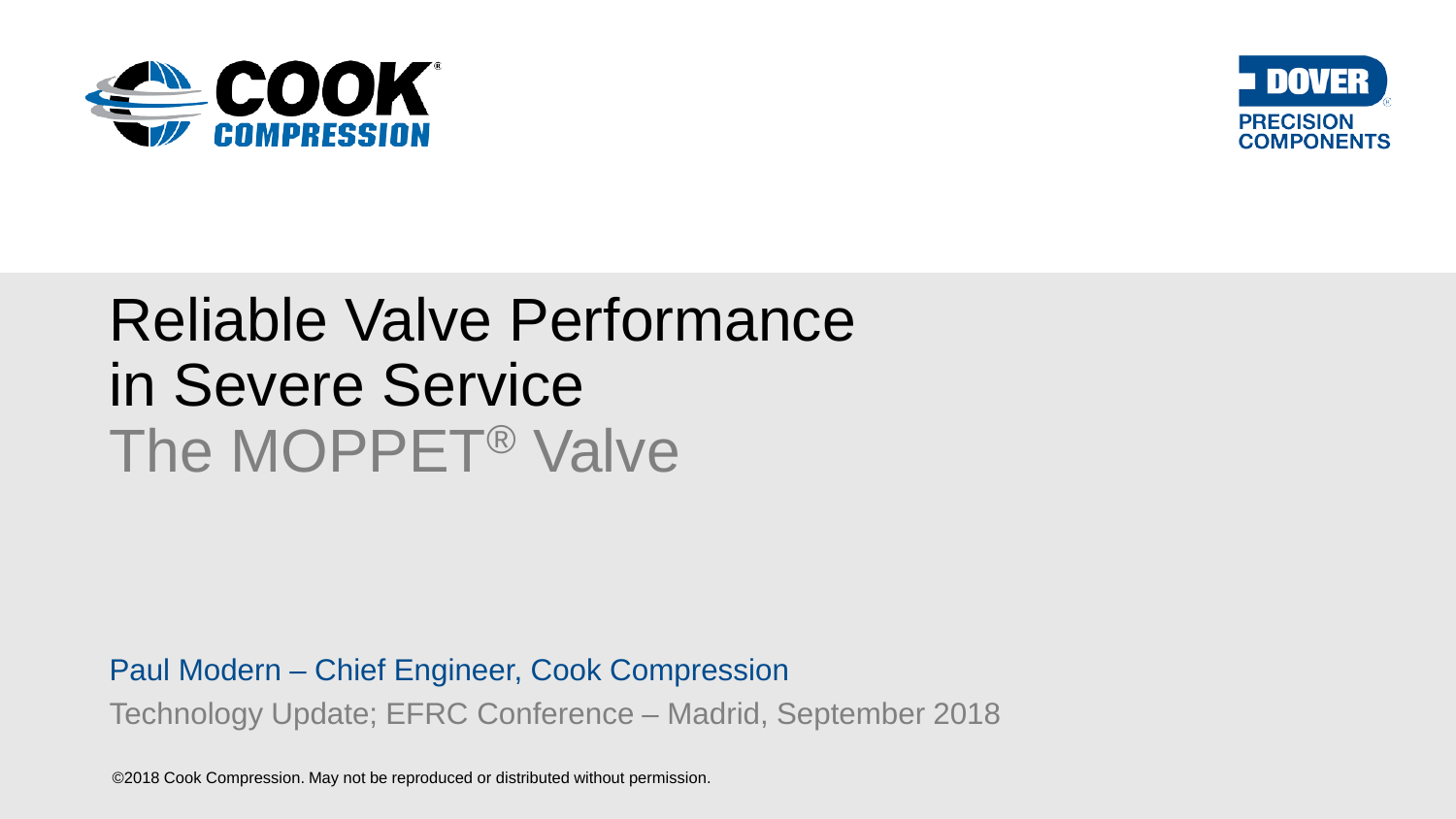## **Performing Well in Severe Service**

Flare gas, dirty natural gas, hydrogen, polypropylene

- Severe service conditions require **rugged valve construction** to ensure **reliability**
- **To meet efficiency** expectations, valves need geometries engineered to **maximize flow area**
- Valve designs using multiple sealing elements **disperse liquids and debris** more efficiently than a single sealing element would



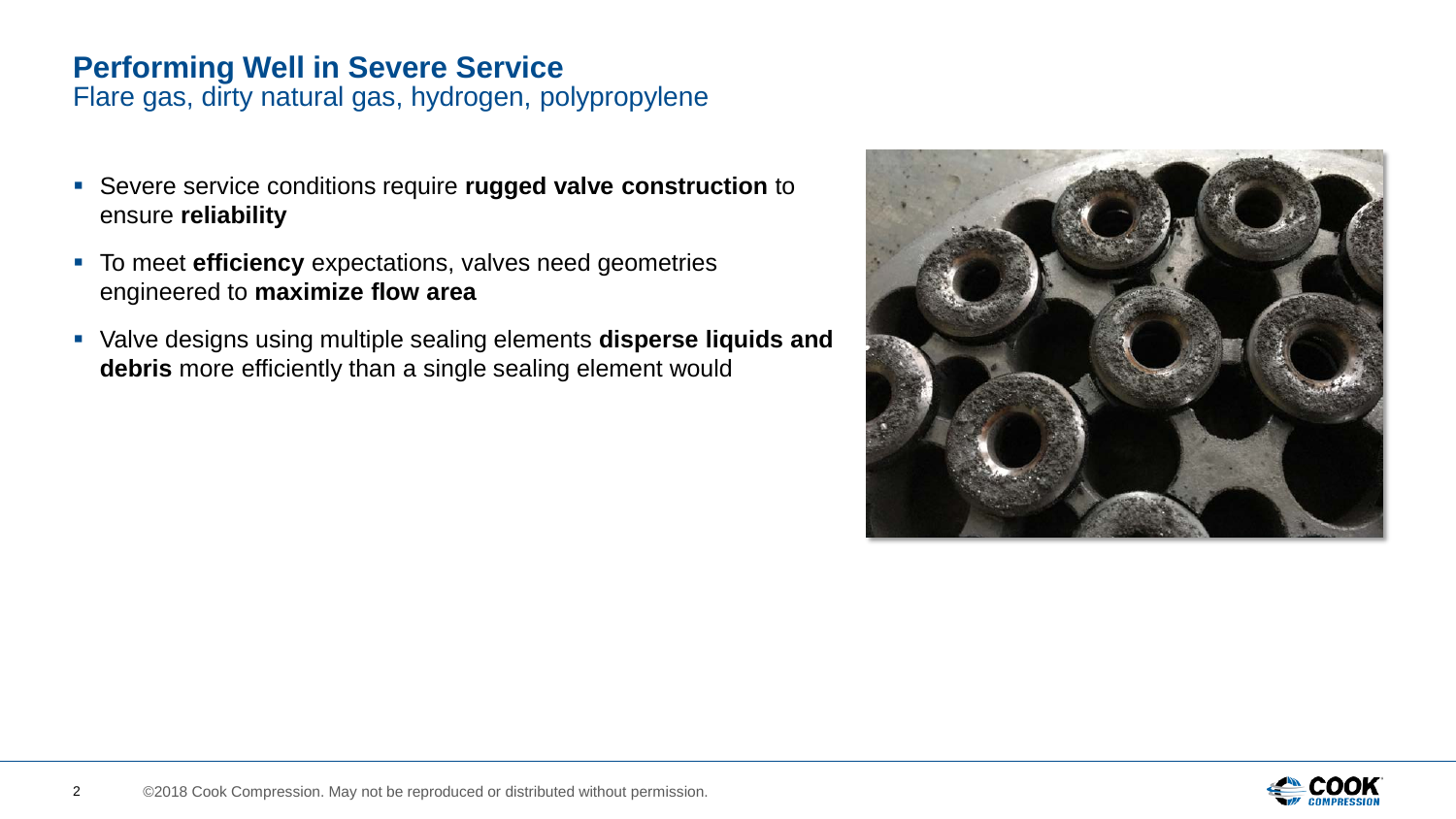### **Performing Well in Severe Service** MOPPET® valve

- Patented MOPPET valve introduced in 1999
	- Now **a world standard** for reliability in severe service and field service capability
- **MOPPET valve upgrade project** 
	- Builds on the positive features of successful product
	- Response to customer needs



*Original MOPPET valve*



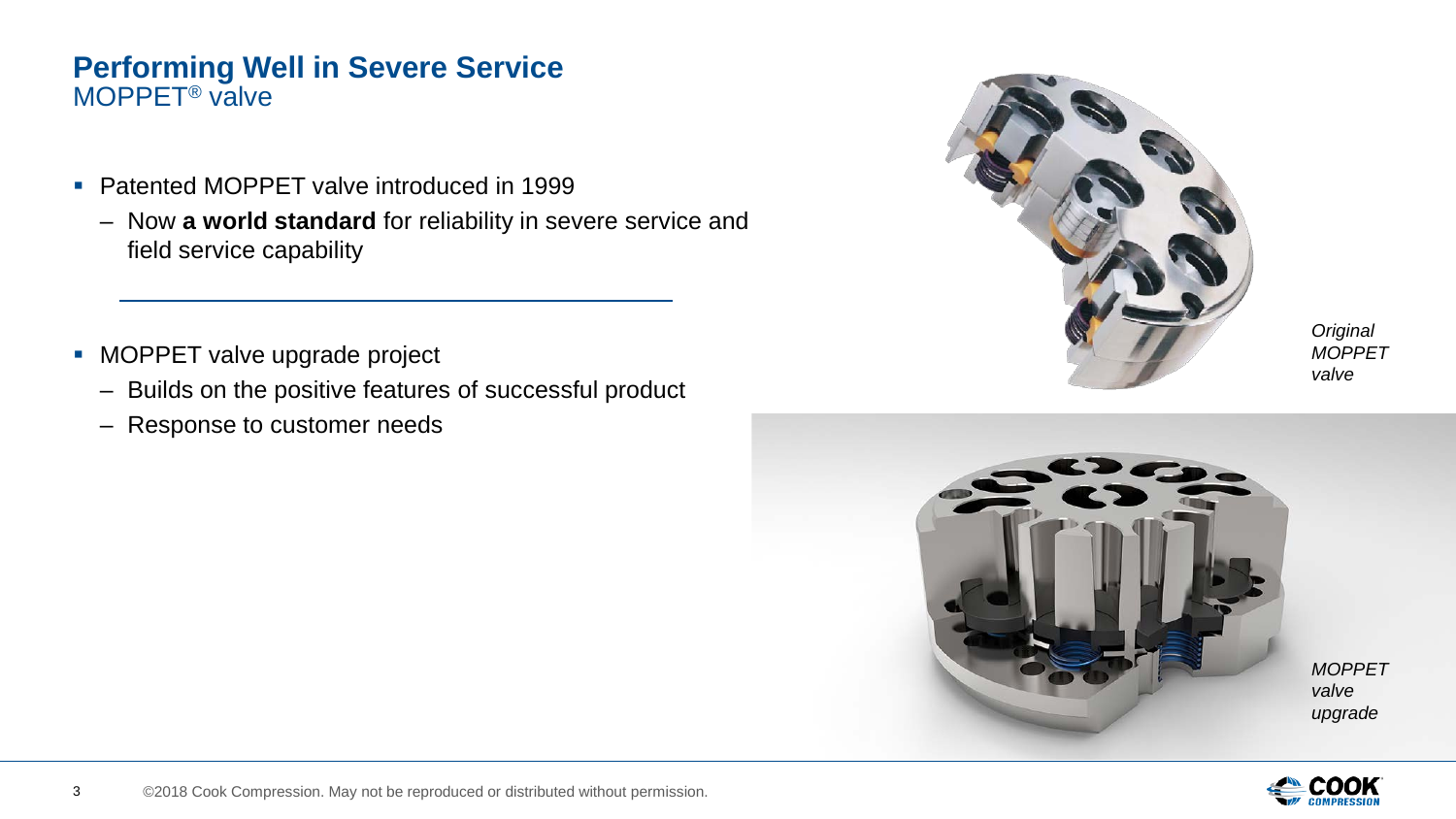## **MOPPET® Valve Upgrade**

- Patented design
- **Improved flow efficiency**
- **Improved clearance volumes**
- **Improved operating ranges**
- **Improved range of physical sizes**
- **Maintains high reliability**



The MOPPET valve upgrade combines key design features of the traditional MOPPET valve with new features developed based on application experience and customer feedback.

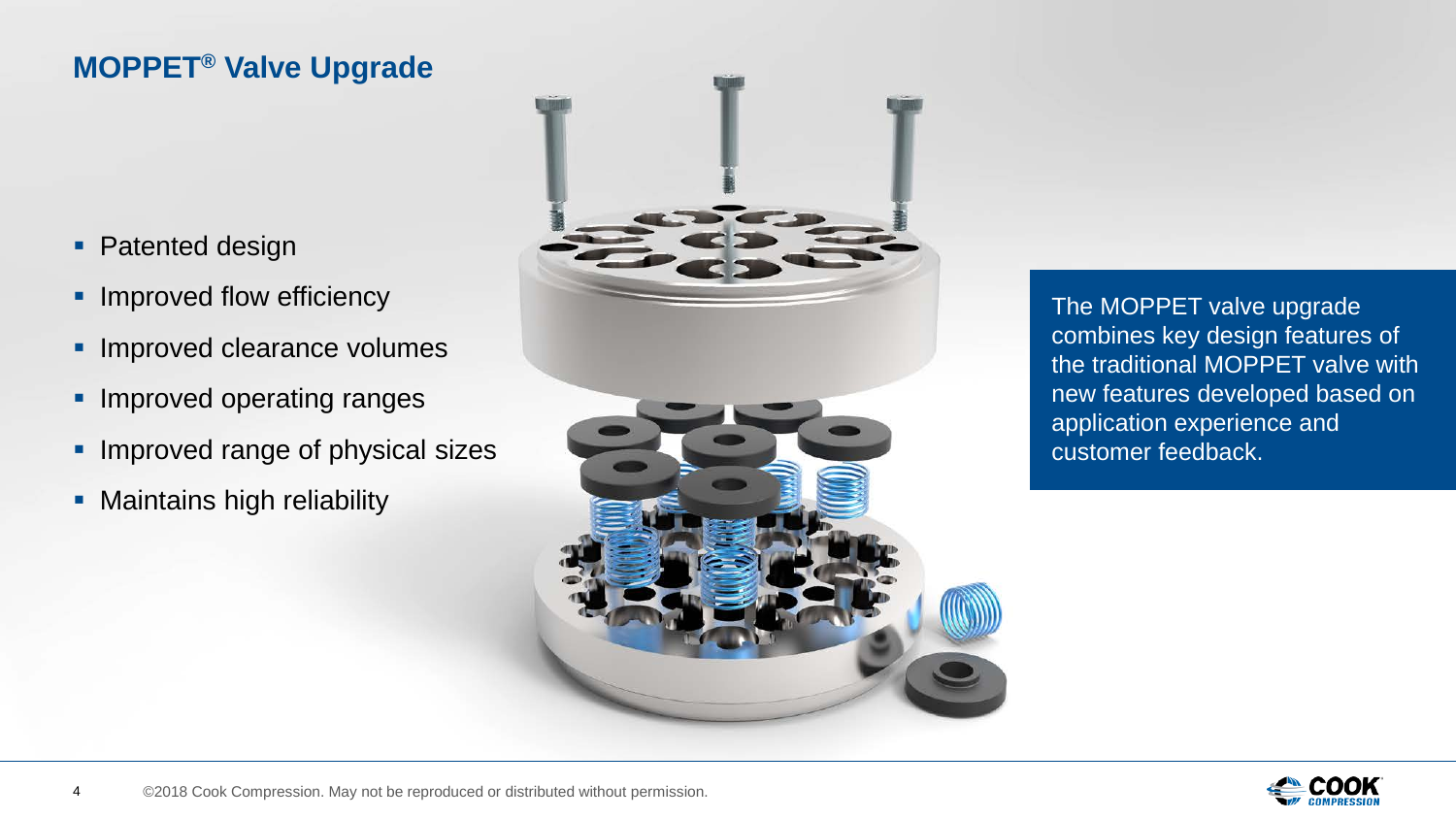## **Sealing with a Series of Identical MOPPET® Discs**

- As valve diameter changes, the quantity of discs changes
- For smaller diameter valves a **new** smaller MOPPET disc element offers more options for configuration
- Discs are interchangeable from valve to valve for each size
	- Retains inventory advantages



The small-radius, lightweight thermoplastic discs operate independently of each other and have the strength and stiffness to withstand high impact forces.



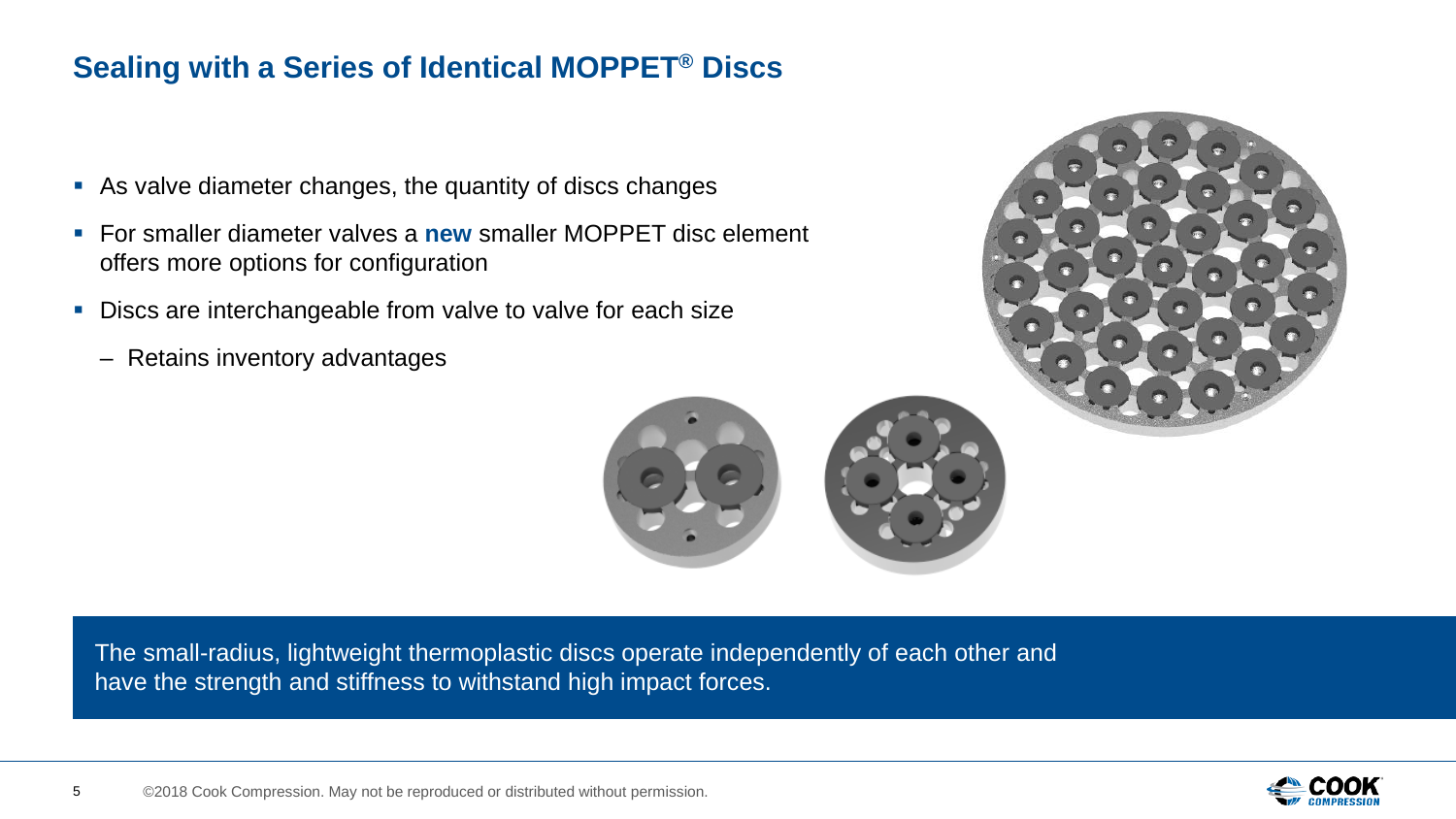## **Redesigned for Greater Efficiency**

- **New** patented disc design optimizes central disc flow
- **New** smaller disc element improves flow area in smaller diameter valves
- CFD analysis of seat, disc and guard flow paths has further improved efficiency





#### *Central disc flow of the original Central disc flow of the redesign*



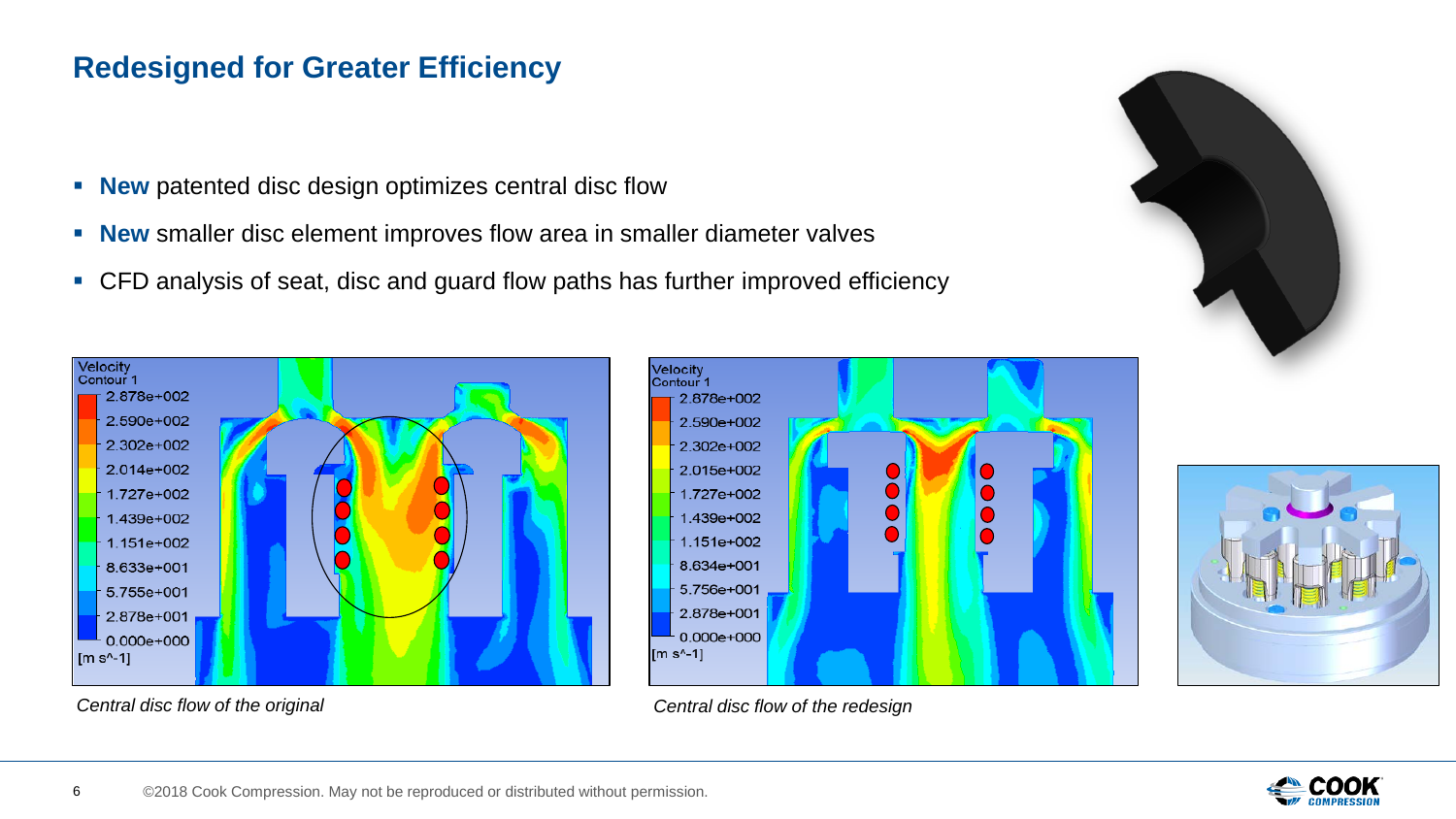## **Redesigned for Greater Efficiency**

- **Milled seat design allows optimization of flow area**
- **Removal of cartridge design optimizes clearance volume**
- **Seat structural strength has been increased**
- Optimized guard design further increases efficiency



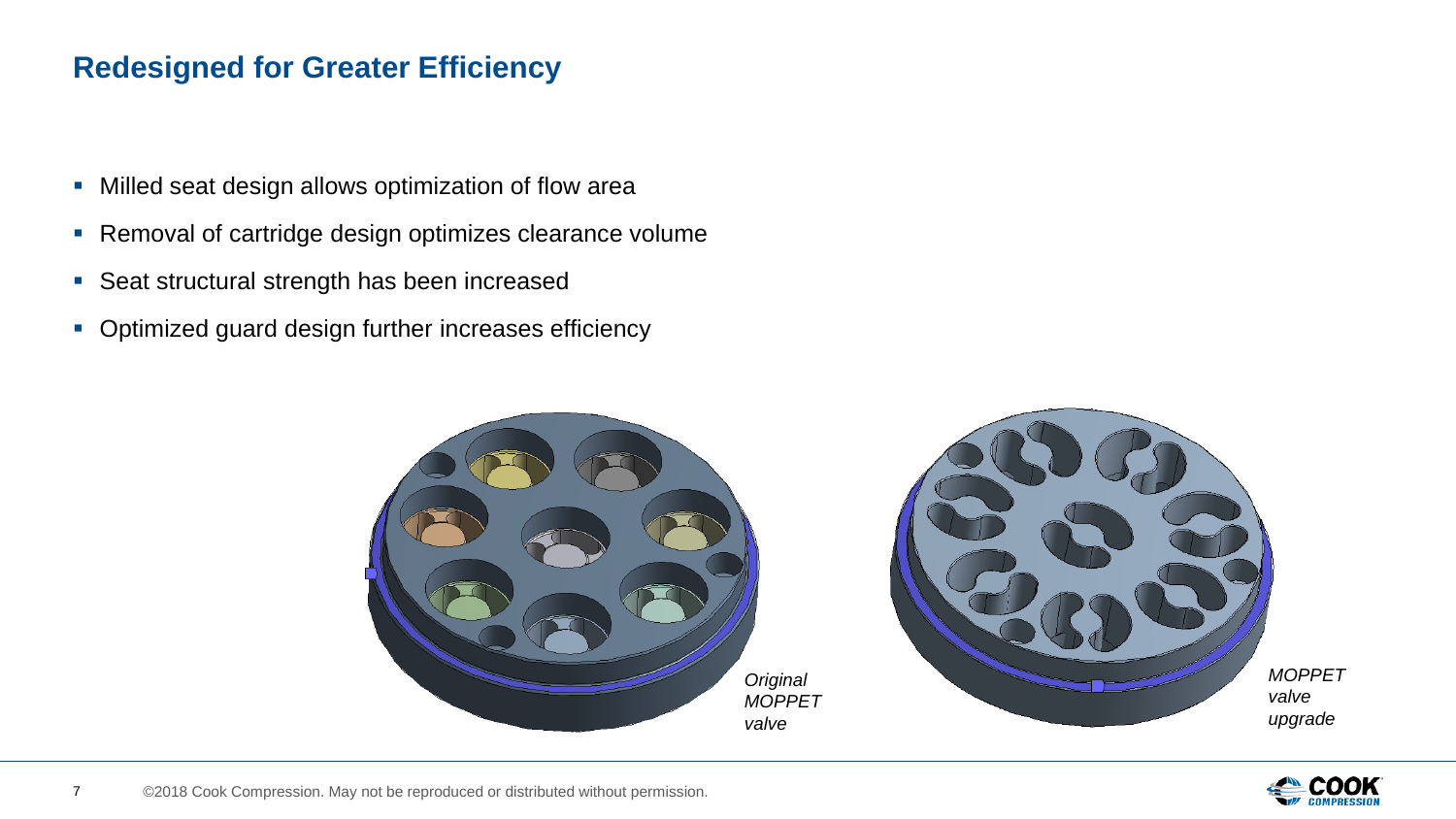## **Retains Benefits of Legacy MOPPET Valve**

- **Large spring design**
- **Larger spring wire diameters allow lower** stress designs
- **Larger size allows increased coil clearances**



*Comparison of a MOPPET valve spring (right) and conventional valve spring (left)*

- Centre disc flow adds lift area
- **Large spring pocket diameters prevent debris** build-up in pocket
- Centre flow cleans spring pocket

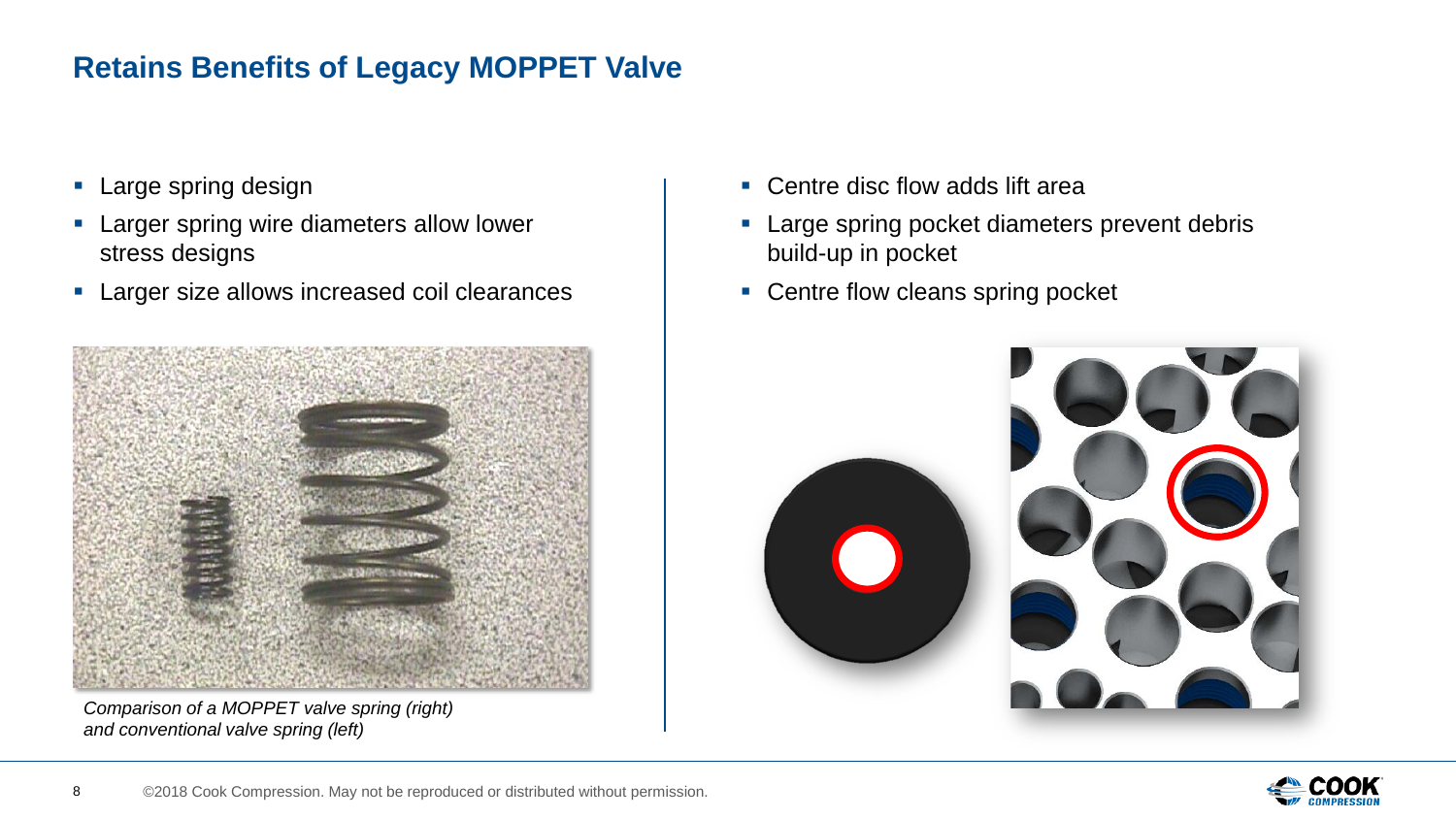## **Proven Benefit – Extensive Testing**

At 900 rpm, the MOPPET® valve upgrade provided up to 13% more flow while consuming nearly 5% less power.

- Comparison testing completed in house
	- Proved out flow and efficiency
- Several customer test sites
	- Over 8,000 hours run time (in several locations)
	- Sites chosen to test reliability in a variety of difficult service applications
	- Performance analysis shows reliable sealing and consistent, efficient flow performance over time

| 900 RPM                |            |          |            |               |
|------------------------|------------|----------|------------|---------------|
| $\emptyset$ 8.75 x 5.5 | Data       | Existing | <b>New</b> | % Improvement |
|                        | Collection | Design   | Design     |               |
| Flow (SCFM)            | Flowmeter  | 1610     | 1815       | 12.7%         |
| IHP/MMSCFD             | Measured   | 47.16    | 42.36      | $-10.2%$      |
| Motor kW               | Measured   | 103      | 98.4       | $-4.5%$       |
|                        |            |          |            |               |